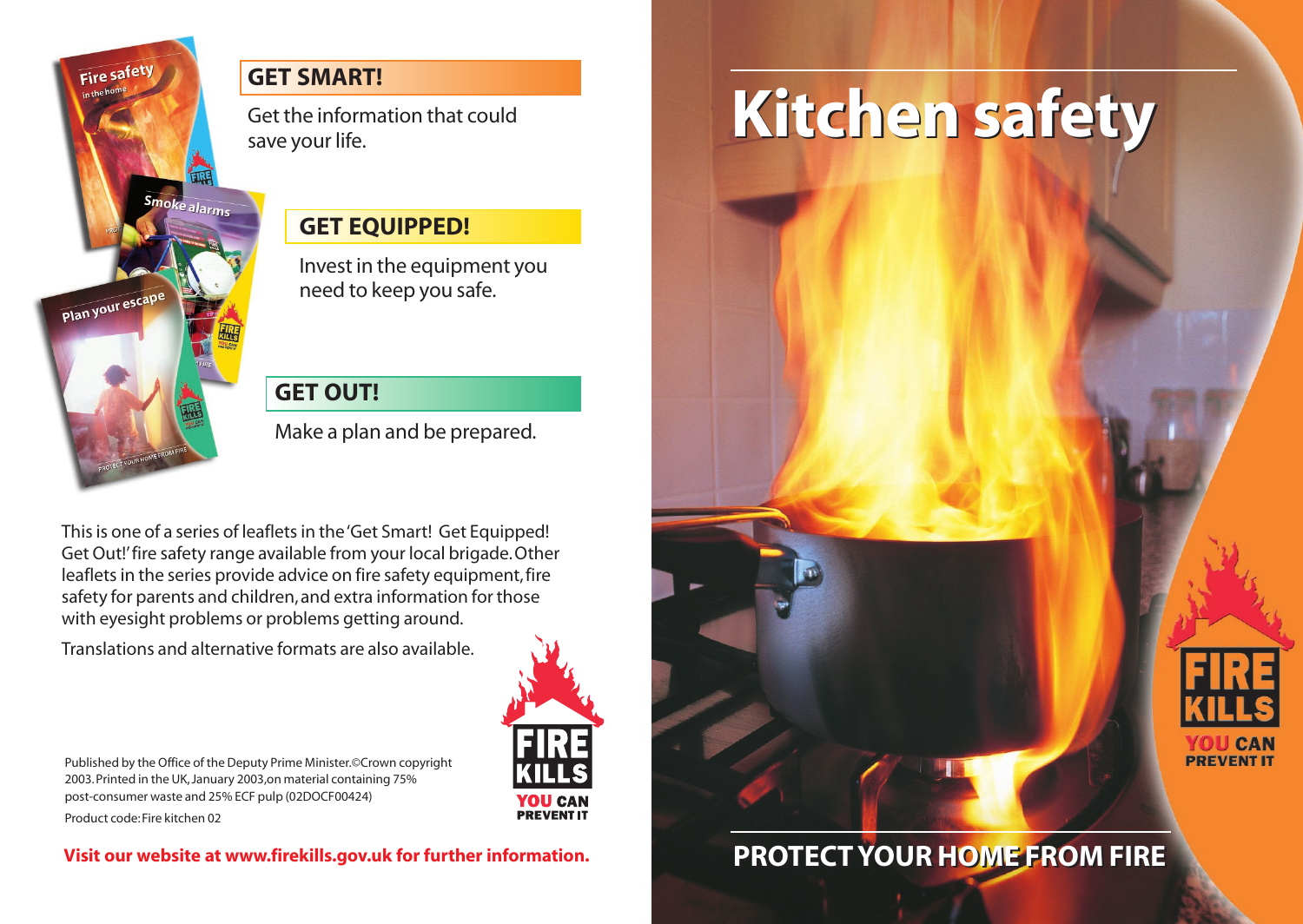

# **Over 20 people a day are killed or injured in kitchen fires.**

**A moment's distraction while cooking,being careless with kitchen appliances – it's easy to see why most fires in the home start in the kitchen. Don't be another statistic – stop fire before it starts!**

### **KITCHEN FIRE SAFETY – THE BASICS**

#### **COOKERS AND MICROWAVES**

Keep electrical leads, tea towels and cloths away from the cooker.



Keep the oven, hob and grill clean. A build-up of fat and grease can easily catch fire.



Don't put anything metallic inside the microwave.



Take care if you are wearing loose clothing, it can easily catch fire.

#### **ELECTRICS**



Keep electrical leads and appliances away from water.



Check the toaster is clean and is away from curtains and kitchen rolls.



Turn off electrical appliances when they are not being used and service them regularly.



Don't overload sockets - use one plug in each socket.If you have to, use a fused adaptor and keep the total output to no more than 13 amps.

**Remember** – high-rated appliances like washing machines always need their own socket.

## **COOKING SAFELY**

- Don't leave pans unattended.Take them off the heat if you have to leave the room. Fire starts when your attention stops.
- Don't use matches or lighters to light gas cookers. Spark devices are safer.
- Turn saucepan handles so they don't stick out from the hob.
- Keep the oven door shut.



When you've finished cooking, make sure the cooker or oven is turned off.

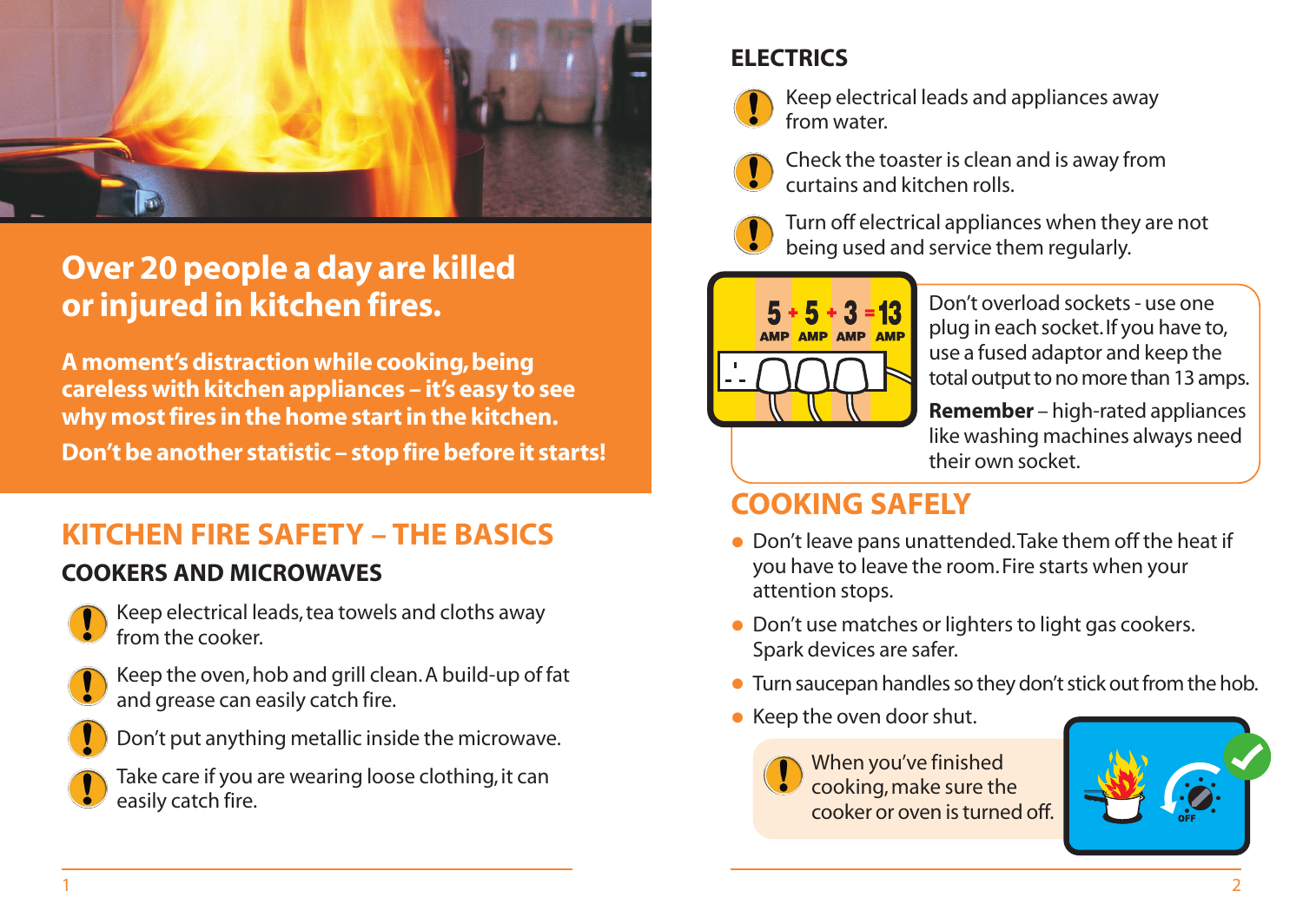#### **DEEP FRYING**

• Dry the food before you put it in hot oil.

> Never fill the pan more than one-third full of oil.



- If the oil starts to smoke, it's too hot.Turn off the heat and leave it to cool.
- Use a thermostatically controlled electric deep-fat fryer.They can't overheat.

*Most kitchen fires start between 10pm and 4am.*



# **Don't take risks.**

**There is no such thing as a safe fire. It's better for you to prevent fire than to fight it.Tackling fire is a job best left to professional firefighters.**

#### **What if a pan catches fire?**

**You should only ever tackle a pan fire if it's in its early stages and you're completely sure you can put it out and stay safe.**

- If you have a fire blanket, put it over the pan.
- Don't move the pan.
- Turn off the heat to the pan (if it's safe to do so).
- If you don't have a fire blanket, run a cloth under the tap, wring it out carefully, and cover the pan.
- Leave the pan to cool completely.



- 
- **Never throw water over the pan.**